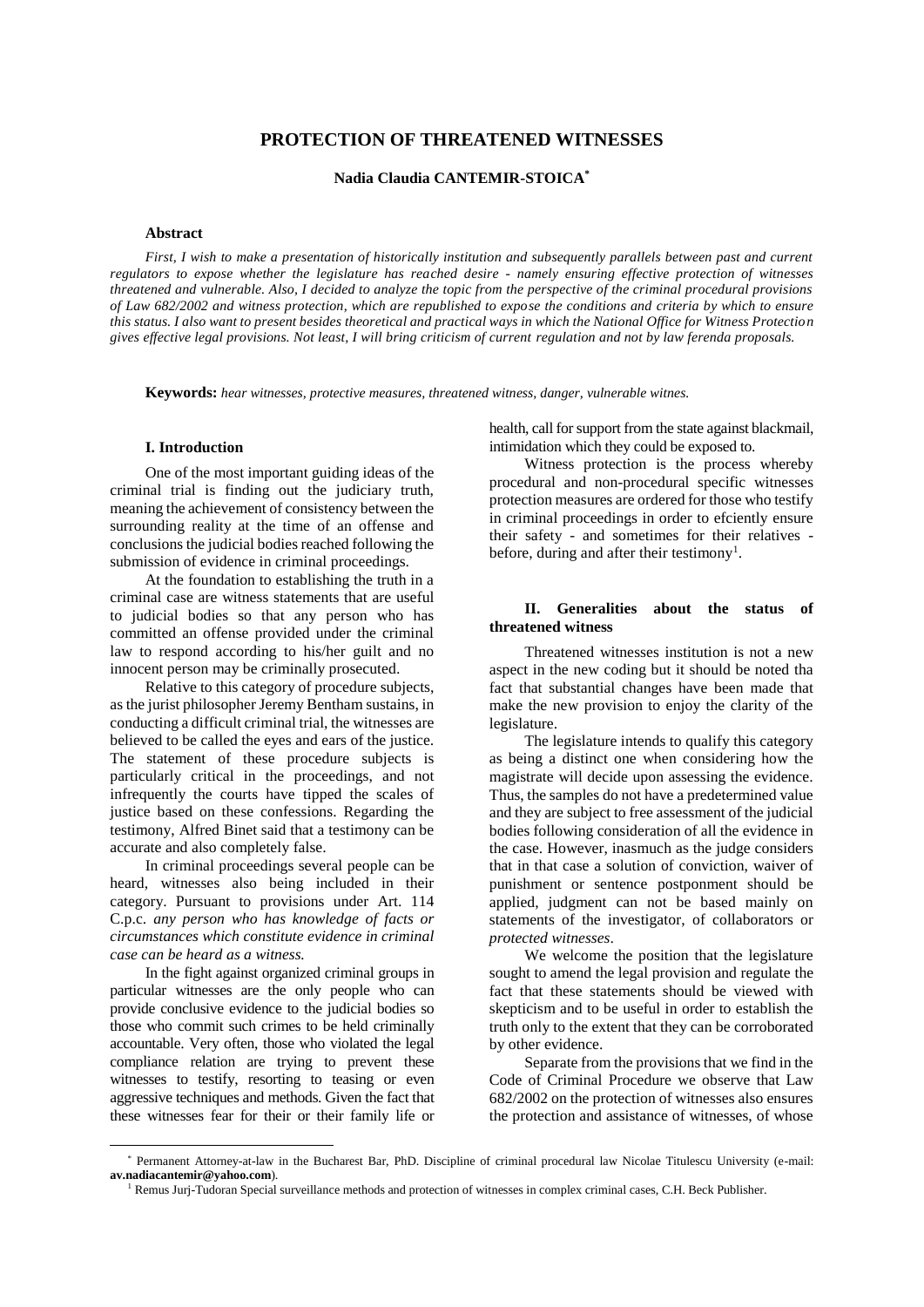physical integrity and liberty is threatened. We find that there is no overlap between the two rules invoked, the provisions of the special law being more comprehensive and useful to supplement the provisions of the common law.

### **III. Methodology of granting the status of threatened or vulnerable witness**

We note that we will analyze the institution subject to discussion on one hand in the light of the provisions of criminal procedure and on the other hand considering Law 682/2002 on witness protection. At the same time, we make reference to the old provisions of the criminal procedure code to expose the innovations brought by the legislator to the procedural legislation.

Thus, the witness is granted this status on the suspicion that life, physical integrity, freedom, property or professional activity or family member<sup>2</sup> thereof may suffer changes following the elements is about to provide to judicial bodies.

The institution was introduced in the old criminal procedure code by Law 281/2003 and it was governed under Articles 86<sup>1</sup>-86<sup>5</sup>. We find that on one hand the legislator has broadened the scope of the situations in which a threatened witness status may be attributted, namely when the goods or professional activity of the witness could be in danger and on the other hand extension of the effects is only limited to family members and not on any other person, as it was stipulated before.

According to the special law the notion of witness means the person who is in one of the following situations:

*1. is a witness, according to the Code of Criminal Procedure, and by his/hers statements providing information and data crucial for finding the truth about serious crimes or which contribute to prevention or recovery of major damage that could be caused by committing such offenses;*

*2. without a procedural capacity in the case, by crucial information and data he/she contributes to uncovering the truth in cases of serious crimes or to prevent major damage that could be caused by committing such offenses or their recovery; this category includes a person who is a defendant in another case;*

*3. he/she is executing a custodial sentence and, through crucial information and data that he/she provides, he/she contributes to uncovering the truth* 

 $\overline{a}$ 

*in cases of serious offenses or to prevent or to recover major damage that could be caused by committing such offenses*.

Also, according to the special law, the protected witness is a witness, his/her family members (spouse, parents and children) and close persons thereof (the person to whom the witness is connected through strong affective relationships).

We find, therefore, that Law 682/2002 on witness protection conferres this quality to more categories of people, expanding the scope of those who will contribute to finding the truth in a criminal case and who is necessary to benefit from state protection.

The provisions of the criminal procedure are consistent with the considerations of the decesions of the European Court of Human Rights which state that Article 6 of the Convention does not explicitly requires consideration of the interests of witnesses in general and of victims of the crime in particular. However, their life, freedom or safety may be jeopardized, as well as other interests that fall within the scope of art. 8 of the Convention. Such interests of victims and witnesses are protected in principle by other substantial provisions of the Convention, which means that the signatory states should organize their criminal proceedings in such a way that those interests are not put unduly at risk<sup>3</sup>.

Leaning over the provisions of criminal procedure, we find that the legislature does not confer the status of threatened witness to a person depending on the seriousness of the offense committed in that case, so the institution can apply whatever penalty provided by law for the offense concerned.

The literature states the view that the notion of threatened witness or vulnerable witness should be extended to co-accused who is willing to provide statements that bring criminal liability of the other perpetrator because: in factual terms, there is no distinction between actions that could be exercised against him/her and the consequences he/she might suffer in comparison with those brought against a witness.<sup>4</sup>

Pursuant to provisions under Art. 113 C.p.c. the injured party and the civil party benefitis from protection measures regulated by the legislator for threatened or vulnerable witness, when the conditions provided by law are met. Also, undercover investigators and collaborators with real identity or another assigned identity can be heard in criminal proceedings, taking into account the special

<sup>&</sup>lt;sup>2</sup> according to Article 177 C.C. a family member means: ascendants and descendants, brothers and sisters, their children, and people became by adoption law, such relatives; husband; persons who established relationships similar to those spouses or betwen parents and children where they live toghether. The provisions of criminal law concerning family member within the limits provided in par. (1) shall apply in the case of adoption, and its offspring or adopted person in relation to natural relatives.

See ECHR judgment of 26<sup>th</sup> of March 1996 in Case Doorson v. The Netherlands, par. 70.

<sup>4</sup> Nicholas Volonciu, Andreea Simona Uzlău, Raluca Moroşanu, Georgiana Tudor, Daniel Atasiei, Corina Voicu, Cristinel Ghigheci Victor widow, Teodor Viorel Gheorghe Catalin Mihai Chirita new Code of Criminal Procedure, commented, Hamangiu Publishing House, Bucharest 2014, p. 311.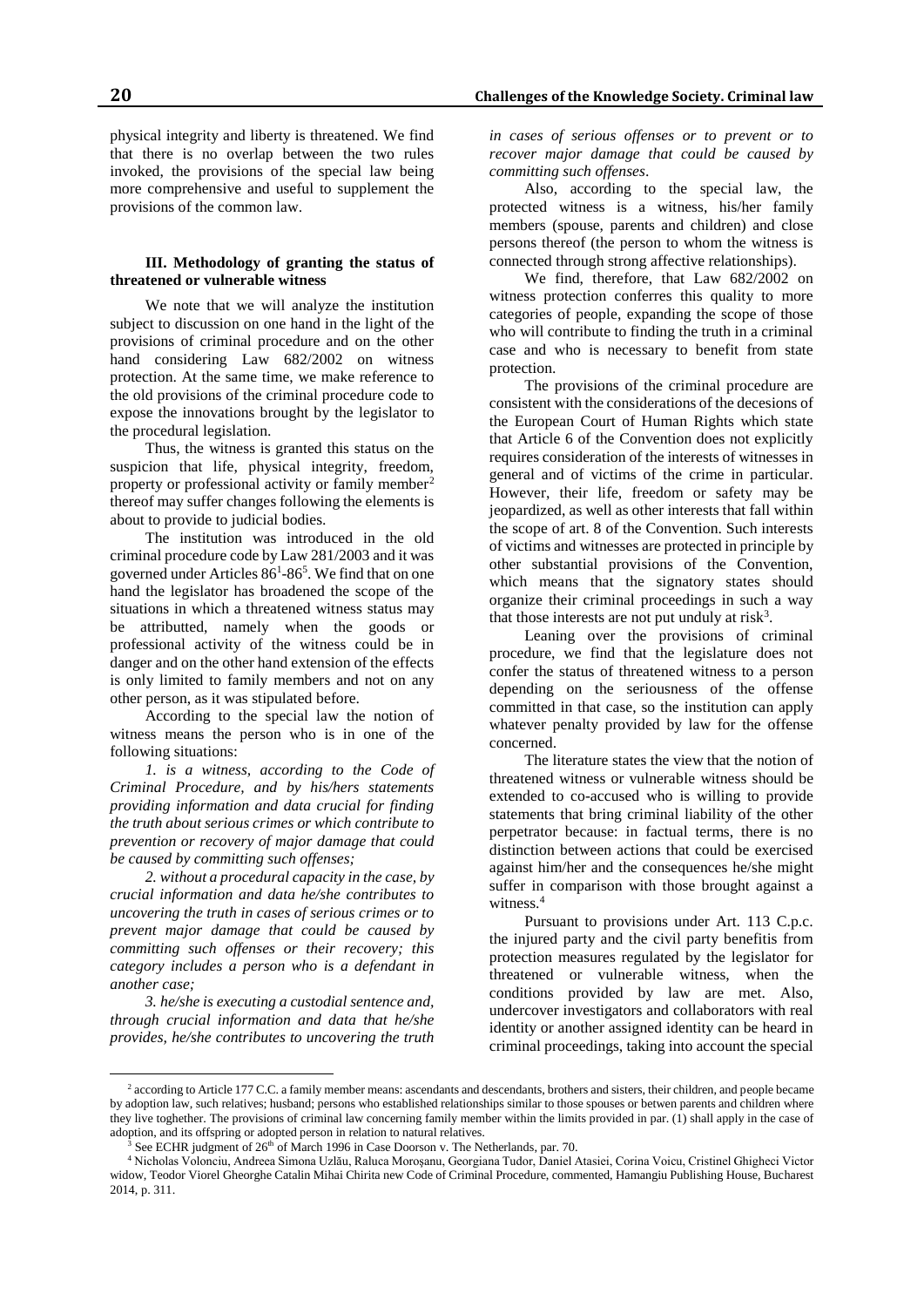provisions where threatened witnesses are heared. It is stated in the legal doctrine that the same protection should be given to the experts.

#### **IV. Protection measures that may be ordered for witnesses**

During the criminal proceedings, when the witness is given the status of a threatened person, the prosecutor, will compulsorily have to apply the following steps to protect the life, integrity or property of the person providing relevant information to the judicial bodies:

witness home or temporary housing surveillance and security providing;

escorting and securing witnesses or members of his family while traveling;

Identity Data Protection, by giving a pseudonym the witness will sign the testimony with;

examination of the witness without him/her present, by means of audiovisual, transmitting with voice and image distorted when other measures are not sufficient.

These safeguards regulated by the legislature are aimed on the one hand to anonymisation of witness so the suspect or defendant or intermediates thereto may not recognize the witness person such as to be unable to exert pressure or threats thereof or worse than this in order not to threaten his/her life or integrity.

Analyzing the covered measures we note that we face two hypotheses relative to the person of the witness. Thus, the first assumption is that the identity of the witness was never known by the suspect or defendant and in such case a pseudonym should be granted and also his/her hearing by audiovisual means and the second hypothesis is that the real identity of the witness is known and pressures or threats have been exercised thereof or on family members, and in such circumstance arises the issue of his/her protection, in which sense it is required to be supervised and accompanied to ensure a permanent protection.

Under the special law, the legislator lists additional safeguards and specialized assistance, such as witness protection in a state of detention, arrest or serving a custodial sentence, in conjunction with the bodies administrating the detainment, identity change, change of appearance, reinsertion in another social environment, professional retraining; job change or security; providing an income until inding a job.

Safeguards consisting of surveillance and guarding the house of the witness or providing a temporary shelter and companionship or providing protection of the witness or members of his family during travel will be enforced by people who work in the National Office for Witness Protection that is an operating unit of the Ministry of Internal Affairs,

directly subordinated to the General Inspectorate of Romanian Police having general jurisdiction, by the police units operating in that case, prison administration, educational center or detention center.

Looking at both the provisions of the criminal procedure law and the special law rules, we raise the question whether this status of threatened witness will be assigned only with the witness approval or the judicial body could do it even against his/her will. We find that Law 682/2002 states that the consent of the witness is required in order to be included in a protection program. In our opinion, it is also necessary the manifestation of will in a positive sense by the witness where he/she was granted refugee status under the rules of criminal procedure, because this one can assess clearly whether life, integrity, goods, professional activity could be threatened by the information he/she provides in a criminal investigation.

### **V. Judicial bodies competent on the status of threatened witness**

Judicial bodies competent on granting this status to the witness are the prosecutor, judge of preliminary chamber or trial court depending on the stage of the proceedings in which lies the criminal trial at the time the witness is exposed to one of the situations presented by law. Thus, a request to the judge for rights and freedoms requesting the arrangement of such a measure or verification of its legality will obviously be rejected as inadmissible.

We shall note that the prosecutor may order the protection of the threatened witness either ex officio or upon the request of the witness, of one of the parties or a procedural subject. It will decide by a reasoned order that will not be found in the case file because of the confidentiality reasons. Thus, if the witness would be given a pseudonym, the identity and actual address will be mentioned in a register which also will be kept under special conditions.

The protection measure taken in the prosecution stage will be maintained as long as the cause that determined its establishment exists and the prosecutor will have the obligation to check at reasonable intervals whether it is still necessary. If the threatening condition did not stop, the protection measure can be maintained throughout the criminal proceedings. Drawing a parallel with Law 682/2002 and Government Decision no. 760 of 14 May 2004 approving the regulation implementing Law no. 682/2002 on the protection of witnesses we find that the measure can be maintained as long as necessary, even after the completion of criminal proceedings.

In the preliminary chamber procedure we find that this measure may be ordered by the judge for preliminary chamber ex officio if it finds that there was a threat for the witness or upon the notification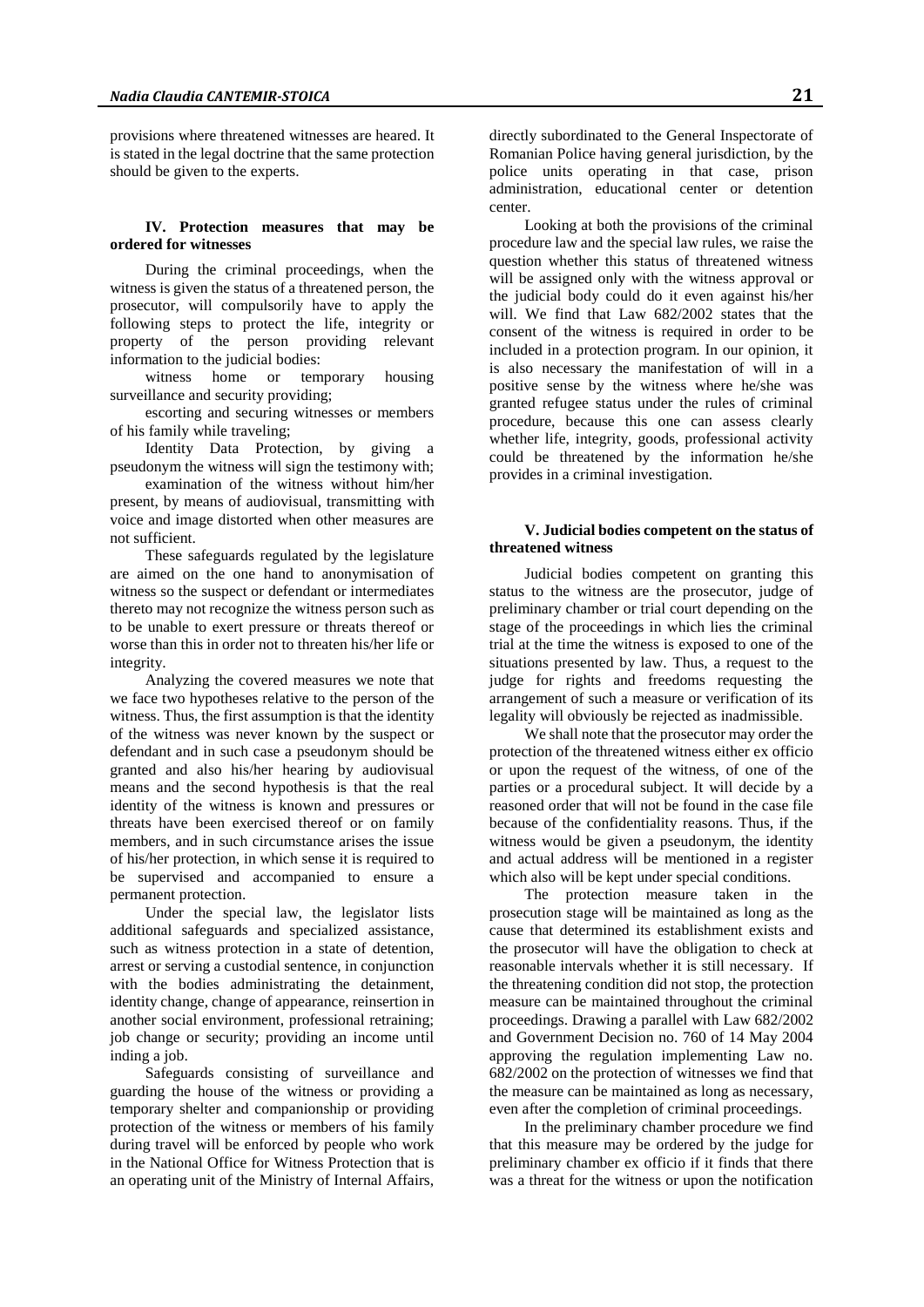of the prosecutor. We find as objectionable this legal text by the fact that on one hand the witness, parties or injured person is/are not conferred with the possibility to require the implementation of protection measures and on the other hand we deem impossible the hypothesis according to which the preliminary chamber judge finds that the witness is in one of the situations where protection is required, given that in this procedure no evidenceis administered. Perhaps the legislator has given an opportunity to make such requests only to the prosecutor and preliminary chamber judge, because at the time when the criminal code of procedure entered into force, the defendant only and not the other parties or the injured person could participate in the preliminary chamber procedure. To the extent that such a situation occurs, in our opinion, the witness may make a request to the preliminary chamber judge and if he shall deem appropriate, he will take this measure of protection.

In practice, the courts<sup>5</sup> before the entry into force of the Criminal Procedure Code, it was decided that the request of the petitioner, before the court, to be included in the Program of witness protection is inadmissible because the law stipulates cumulative fulfillment of the conditions laid down in art. 4 of Law 682/2002 and governs a special procedure in this respect, initiation of which falls within the jurisdiction of the criminal investigation body or of the prosecutor verifying the compliance with the requirements of law in order to formulate a proposal for inclusion in the program, the Court having no capacity from this perspective.

In front of the court, the legislator rightfuly understood to establish the same holders as in the prosecution stage except the suspect given the fact that this procedural subject cannot participate in this capacity during trial. The ex officio court may also order one of the protection measures listed above and additionally may decide to not make public the trial session at the hearing within which the witness shall be heard.

On the termination of these protection measures, we note that, in the prosecutor's case only, the legislator stated the obligation to check if the conditions that determined the protection measures shall be maintained and that the possibility for the trial court to rule on their termination was no regulated. We believe that in such a situation, the judge is competent to order, pursuant to art. 52 and art. 351 par. 3 Ccp because, after the case came within the competence of its administration, any measure can be taken by the court only, being

 $\overline{a}$ 

inadmissible - for reasons of independence of the magistrate in the settlement - for another body to decide the case, even on incidental matters $6$ .

Depending on the person making the request, we note that the legislator establishes distinct ways to prove that the witness is in threat. Thus, if the prosecutor makes the proposal, the request shall contain the name of the witness to be heard during the trial and the actual reasons on the severity of the threat and the need for the measure. Instead, if the request is made by the other holders, the court may order the prosecutor to conduct some research on the merits of the request for the establishment of protection measures. That means that during the trial, the prosecutor may perform prosecution activities that will be considered by the trial court.

The procedure is conducted in a closed session, in the presence of the prosecutor and in the absence of the person who made the request. The trial court will decide in a ruling that is not subject to appeal and it shall be kept in confidence in a specially provided place at the court.

#### **VI. Hearing of the protected witness**

Both in the criminal prosecution and during the trial, the witness whom was given a protected identity will be heard by audiovisual transmission means without having to be physically in the office of the criminal investigation body or the court. Specifically, he will be in another room or location and a live voice distorted and blurred image transmission will be performed.

The practical application of these procedures require certain organizational measures, such as:

determining the location (room) in which the witness will be in order to be heard and making the connections between the equipment in the session room / room for the hearing of the criminal investigative body and the one in the location where the witness is;

prior adjustment of the equipment prior to distort the voice and image, making thus impossible the recognition of the person; the statement and questions must be understood;

if both rooms are in the same building, the protected movement of the witness, so as not to be noticed / recognized when entering / exiting the building<sup>7</sup>.

The second paragraph of article 129 of the Criminal Procedure Code which was repealed provided that *at the request of the judicial body or of* 

<sup>5</sup> www.legalis.ro – see decision no. 2955/16.09.2009, Iccj, Criminal Division.

<sup>6</sup> Nicolae Volonciu, Andreea Simona Uzlău, Raluca Moroşanu, Georgiana Tudor, Daniel Atasiei, Corina Voicu, Cristinel Ghigheci, Victor Văduva, Teodor-Viorel Gheorghe, Cătălin Mihai Chiriţă, New Criminial Procedure Code, commented, Publisher Hamangiu, Bucharest 2014, p. 315.

<sup>7</sup> Nicolae Volonciu, Andreea Simona Uzlău, Raluca Moroşanu, Georgiana Tudor, Daniel Atasiei, Corina Voicu, Cristinel Ghigheci, Victor Văduva, Teodor-Viorel Gheorghe, Cătălin Mihai Chiriţă, New Criminal Procedure Code, commented, Publisher Hamangiu, Bucharest 2014, p. 316.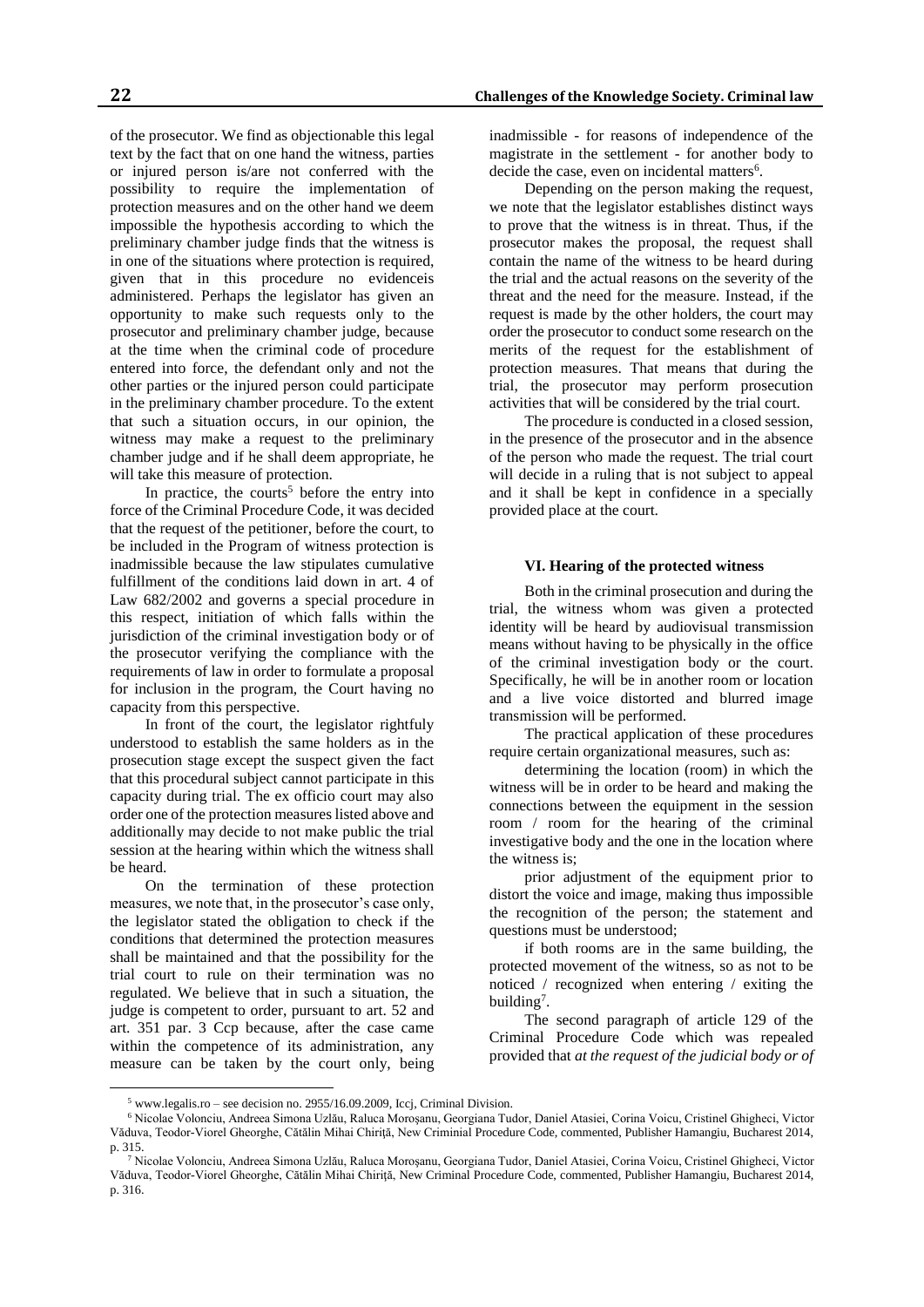*the heard witness under par. (1) a probation officer can participate in the hearing, who has the obligation of keeping the professional secrecy regarding the data he acknowledged during the hearing. The judicial body has the obligation to inform the witness on the right to request a hearing in the presence of a psychologist.*

Therefore, by repealing this text we note that the hearing of the witness will not be attended by a probation officer or psychologist, in our opinion the reason of the legislaton being that of limiting the number of persons who become aware of the identity of the person heard.

After the witness is heard by the judicial body, the main proceeding subjects, the parties or their lawyers can address questions to the witness. According to the legal provisions, this hearing of the witness is registered through technical means and is reproduced entirely in writing. By comparison with the normal procedure for hearing the witness we note that the registration of the statement is optional and remains at the discretion of the prosecuting authority or upon the express request of the witness.

This statement shall be signed by the prosecuting authority, the prosecutor, the judge for rights and freedoms or the presiding judge and the witness and will be kept as confidential at the prosecutor's office or at the court. We find that the only situation in which the witness could be heard by the judge for freedoms would be in the anticipated hearing procedure.

The media on which the witness statement was recorded shall be kept as confidential at the prosecutor's office and after the decision to send to trial the defendant this mean will be kept at the court so that only persons authorized to take note of it. Confidentiality should be also considered by court personnel from the time of the request in order to avoid those interested in finding out the identity of the witness. Therefore, the request must not be filed to the public file of the case, but a separate volume, non-public, kept in a special place, must be made<sup>8</sup>.

To the extent that such information on the real identity of the witness is disclosed, individuals who are guilty of this incident are subject to criminal liability under the accusation of disclosure of confidential or nonpublic information (art. 304 Criminal Code), negligence in keeping the

 $\overline{a}$ 

confidentiality of information (art. 305 Criminal Code) and, in the circumstance of offenses committed intentionally, an offense on the undercover investigator, the protected witness or person included in the Witness Protection Program was committed, the punishment is harsher<sup>9</sup>.

# **VII. The evidentiary value of threatened witness statements**

The statement of the threatened witnesses enjoy divisibility but not retractability. Thus, the judicial bodies can appreciate as valid certain statements made by the witness but if such witness withdraws its statements, declaring other things, he might respond in terms of criminal law. We find that this category of statements is not subject to the principle of free assessment of evidence, but according to art. 103 par. 2 Code of Criminal Procedure, the decision to convict, waive the sanction implementation or defer the sanction cannot rely decisively on the protected witness statements.

Given that at the beginning of the study I mentioned that these provisions can be applied to investigators with real or protected identity and to collaborators, the injured person, civil party or experts, then in such case, too, their statements shall not be decisive in assessing the conviction of a person. Thus, in order to avoid mistrials based on such evidence and considering the derogating conditions of hearing these people, that restrict to some extent the possibilities of defense, the law restricted in its turn th evidentiary value of the statements of the investigators, collaborator, protected witness<sup>10</sup>.

In an older practice, the European Court held that a breach of the art. 6 para. 1 and para. 3 letter d of the European Convention occurred, as anonymous testimonies were the sole basis of conviction, after they had represented the sole ground for prosecuting. Or, during no stage of criminal prosecution or trial the plaintiff had no opportunity to question the anonymous witnesses, while the absence of any confrontation deprived him of the right to a fair  $trial<sup>11</sup>$ .

Given the recent jurisprudence of the European Court, I believe that *mutatis mutandis*, the rule that

<sup>8</sup> Nicolae Volonciu, Andreea Simona Uzlău, Raluca Moroşanu, Georgiana Tudor, Daniel Atasiei, Corina Voicu, Cristinel Ghigheci, Victor Văduva, Teodor-Viorel Gheorghe, Cătălin Mihai Chiriţă, New Criminal Procedure Code, commented, Publisher Hamangiu, Bucharest 2014, p. 315.

<sup>9</sup> Art. 20 of Law 682/2002 (1) The act of disclosing intentionally the true identity, domicile or residence of the protected witness and other information that may lead to his identification, whether they are likely to endanger the life, physical integrity or health of the protected witness, shall be punished with imprisonment from 1 to 5 years. (2) the punishment is imprisonment from 5 to 10 years if: a) the act was committed by a person who had knowledge of such data while performing his duties; b) a serious physical or health injury was caused to the protected witness. (3) If the act resulted in the death or suicide of the victim, the punishment is imprisonment from 15 to 25 years. (4) If the act in para. (2) let. a) is committed by negligence, the punishment is imprisonment from 2 to 5 years.

<sup>10</sup> Nicolae Volonciu, Andreea Simona Uzlău, Raluca Moroşanu, Georgiana Tudor, Daniel Atasiei, Corina Voicu, Cristinel Ghigheci, Victor Văduva, Teodor-Viorel Gheorghe, Cătălin Mihai Chiriţă, New Criminal Procedure Code, commented, Publisher Hamangiu, Bucharest 2014, p. 318.

<sup>&</sup>lt;sup>11</sup> See E.C.H.R., Saidi versus France, decision dated 20 September 1993, para. 44.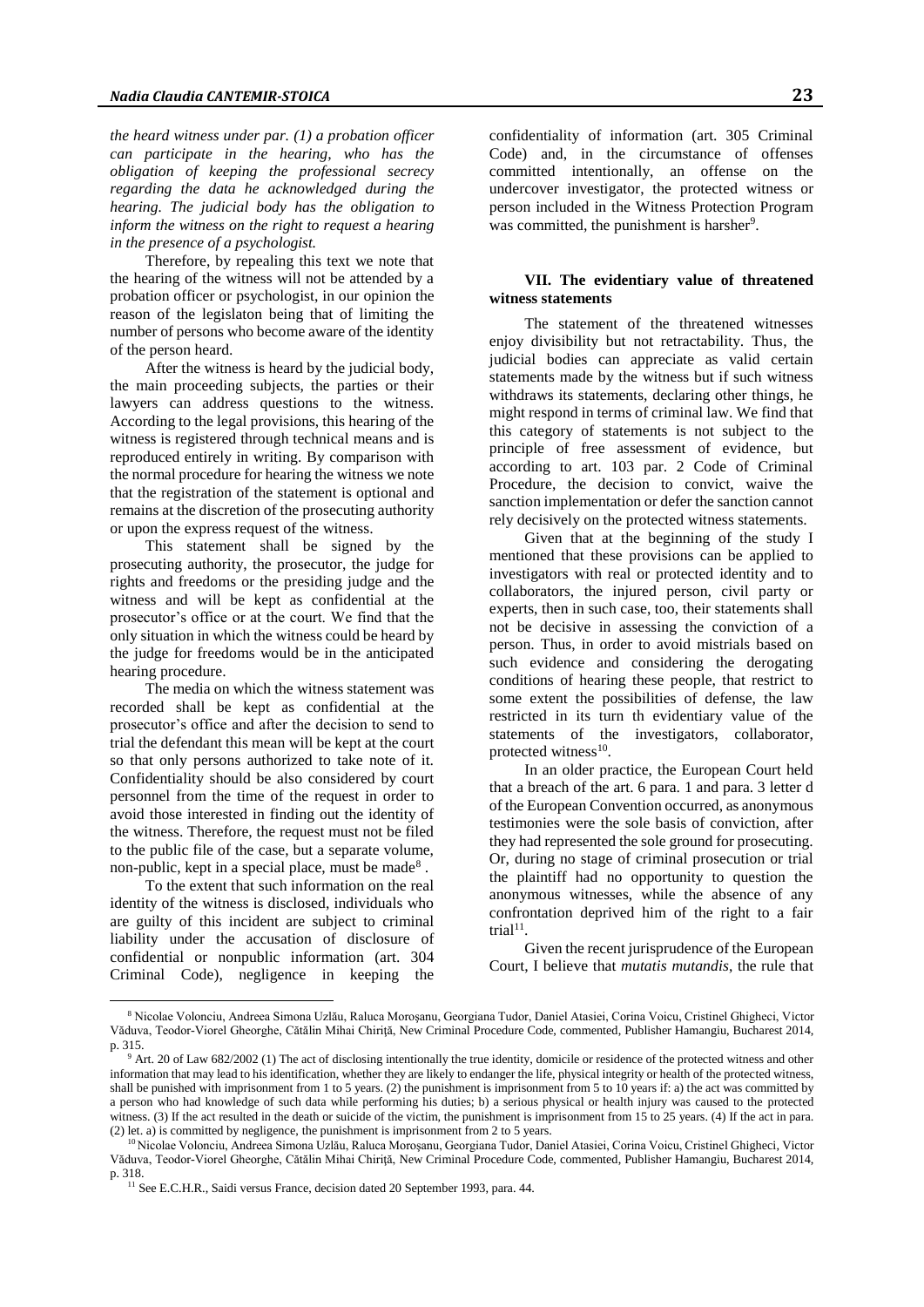the court cannot rely a conviction exclusively or decisively on statements of the witnesses that could not be heard in court (exclusively or decisively) suffered a slowdown in Europe and in the protected witness matter, so that a solution of conviction based on those statements is not considered by the court as incompatible with art. 6 para. 3 letter d of the European Convention as long as the inconveniences resulted from the protection of witnesses are counterbalanced by other available procedural guarantees; one must consider that art. 103 par. 2 NCCP took over the conventional standard before the Al- Khawaja and Tahery jurisprudence, and consequently, at the moment the law provides a standard of protection which is superior to the conventional one that is binding on national courts $12$ .

### **VIII. Comparative aspects with other states and threatened witnesses institution regulation at EU level**

The threatened witness institution is based on the Resolution of the European Council dated 23 November 1995 on the protection of witnesses in the international organized crime fight, the Resolution of the European Council dated 20 December 1996 on individuals who cooperate in the judicial process in the fight against organized crime and Recommendation of the European Council No. R (97)13 on the intimidation of witnesses and the rights of defense adopted on 10 September 1997 by the Committee of Ministers and addressed to Member **States** 

Most EU Member States have regulated provisions on the protection of witnesses in the Criminal Procedure Code or special laws. Poland has instituted an extraprocedural witness protection program and where the health or life of key witness or the person closest to him/her are in danger they can be assisted by state organs to change place of residence, service, or they may receive new identity documents in order to leave the country or even perform surgical interventions.

Switzerland considered when discussing the new unified code of criminal procedure that is necessary to have provisions on the protection of witnesses in a federal criminal procedure code. As such, it considers that it is necessary to consider the interest of finding the truth rather than the necessity of a physical protection of witnesses.

In the United States, starting from the extent of intimidation of witnesses and the enormous impact it has on solving some major criminal cases, in 1970

 $\overline{a}$ 

the Control of Organised Crime Act was adopted, which laid the foundation for Federal Protection program, now called the Witness Protection Reform Act of 1984, which is the source of programs worldwide.<sup>13</sup>

# **IX. Conclusions**

In the legal doctrine<sup>14</sup>was raised the issue on the witness who received a new identity according to the old criminal legislation and who participates in the criminal proceedings after 1 February 2014. After the entry into force of the new Criminal Procedure Code, it is mandatory for the court vested with prosecution of such cases to review the situation of the witness to see whether protection measures regulated by the legislator should be taken, given that the laws have changed.

In a recent interview given to a publication known among legal practitioners<sup>15</sup>, the director of the National Office for Witness Protection has provided some interesting information about the activity of the institution he leads. Thus, at the moment, in Romania 60 witnesses, Romanian and foreign citizens (70% of Romanian citizens were resettled in Romania, the remaining 30% in other countries) are offerred protection. Identity of the individuals, most of them officers of the Interior Ministry, is not public, because through them interested persons may identify witnesses who are offered protection. Referring to the site of this Office, we find that indeed, the only information available to us at the contact details is the address where the institution has its headquarters.

The person who enters the program may be forced to change jobs, and the state although it has a partnership concluded with the Ministry of Labour cannot compel an employer to relocate the witness in that institution, the Office only providing support based on the activity to be performed by the witness. At the same time, he and his family benefit from health insurance and if problems occur and visits to a doctor are required, the Office will initiate actions so as to be seen by a specific doctor, while the identity is further protected. Also, the protected person and family members will receive financial support until the witness finds another job. In order to ensure full protection, he can benefit from holding a lethal defense weapon and the contact with members of the Office shall be held by a single contact person.

We tried in this study to provide information on the threatened witness institution according to the

<sup>&</sup>lt;sup>12</sup> Criminal Procedure-General part-Mihail Udroiu, Publisher C.H.Beck, Bucharest 2015, p. 316.

<sup>&</sup>lt;sup>13</sup> Gheorghiță Mateuț, Protecția martorilor.Utilizarea martorilor anonimi în fața organelor procesului penal. Publisher LuminaLex, Bucharest, 2003, p. 72.

<sup>&</sup>lt;sup>14</sup> Bogdan Micu, Comparative analysis of threatened witness institutions, respectively witness with protected identity and transitional situation arisen after the entry into force of the New Criminal Procedure Code, in the magazine Dreptul No.1/2016.

<sup>15</sup> http://www.luju.ro/institutii/politia-romana/secretele-protectiei-martorilor-casa-masa-bani-arme-restrictii?pdf